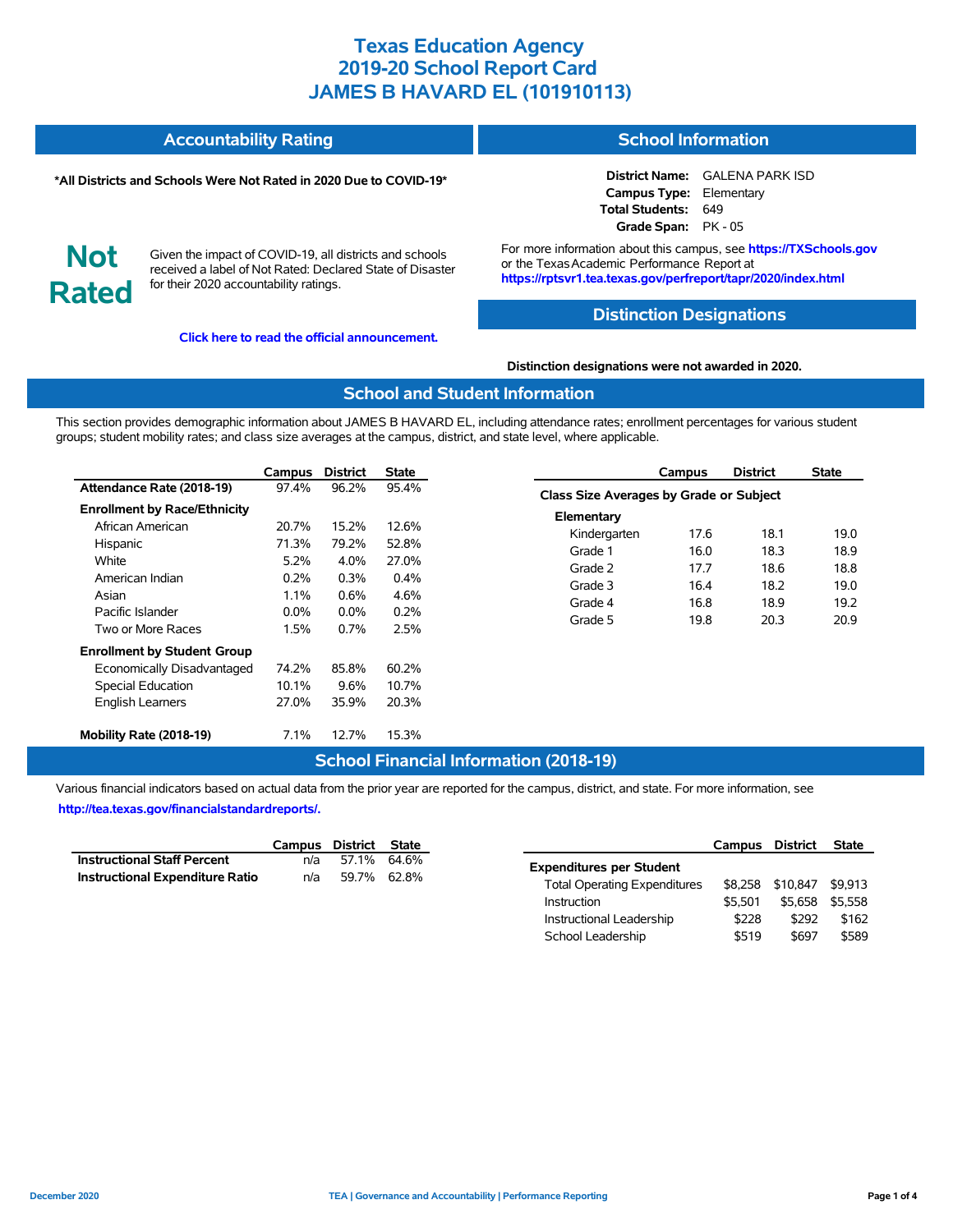### **STAAR Outcomes**

This section provides STAAR performance and Academic Growth outcomes. Academic Growth measures whether students are maintaining performance or improving from year to year. **Please note that due to the cancellation of spring 2020 State of Texas Assessments of Academic Readiness (STAAR) due to the COVID-19 pandemic, the performance of this year's report is not updated.**

|                                                                                |      |              |     |     | <b>African</b>                    |     |        | American                 |        | <b>Pacific</b>               | More   | Econ   |
|--------------------------------------------------------------------------------|------|--------------|-----|-----|-----------------------------------|-----|--------|--------------------------|--------|------------------------------|--------|--------|
|                                                                                |      | <b>State</b> |     |     | District Campus American Hispanic |     | White  | Indian                   | Asian  | <b>Islander</b>              | Races  | Disadv |
| STAAR Performance Rates at Approaches Grade Level or Above (All Grades Tested) |      |              |     |     |                                   |     |        |                          |        |                              |        |        |
| All Subjects                                                                   | 2019 | 78%          | 78% | 74% | 82%                               | 70% | 83%    | $\overline{\phantom{a}}$ | 100%   | $\overline{a}$               | 89%    | 72%    |
|                                                                                | 2018 | 77%          | 76% | 75% | 73%                               | 76% | 71%    | $\overline{\phantom{a}}$ | 100%   | $\qquad \qquad \blacksquare$ | 92%    | 72%    |
| ELA/Reading                                                                    | 2019 | 75%          | 73% | 77% | 83%                               | 72% | 91%    | $\blacksquare$           | $\ast$ | $\overline{a}$               | 86%    | 75%    |
|                                                                                | 2018 | 74%          | 72% | 77% | 79%                               | 77% | 64%    | $\overline{a}$           | $\ast$ | $\overline{a}$               | 100%   | 73%    |
| <b>Mathematics</b>                                                             | 2019 | 82%          | 84% | 77% | 84%                               | 73% | 83%    | $\blacksquare$           | *      | $\qquad \qquad \blacksquare$ | 86%    | 76%    |
|                                                                                | 2018 | 81%          | 84% | 81% | 79%                               | 82% | 80%    | $\overline{a}$           | $\ast$ | $\overline{a}$               | 80%    | 78%    |
| Writing                                                                        | 2019 | 68%          | 67% | 63% | 71%                               | 59% | $\ast$ | L,                       |        | L,                           | $\ast$ | 58%    |
|                                                                                | 2018 | 66%          | 64% | 47% | 39%                               | 47% | 54%    |                          | $\ast$ |                              | $\ast$ | 42%    |
| Science                                                                        | 2019 | 81%          | 82% | 71% | 81%                               | 66% | 73%    | $\overline{a}$           |        |                              | $\ast$ | 67%    |
|                                                                                | 2018 | 80%          | 80% | 83% | 75%                               | 83% | 100%   |                          | $\ast$ |                              | $\ast$ | 77%    |
| STAAR Performance Rates at Meets Grade Level or Above (All Grades Tested)      |      |              |     |     |                                   |     |        |                          |        |                              |        |        |
| All Subjects                                                                   | 2019 | 50%          | 46% | 36% | 39%                               | 33% | 43%    | $\overline{\phantom{a}}$ | 67%    |                              | 50%    | 33%    |
|                                                                                | 2018 | 48%          | 44% | 40% | 37%                               | 40% | 43%    | $\overline{a}$           | 83%    | $\overline{a}$               | 42%    | 35%    |
| ELA/Reading                                                                    | 2019 | 48%          | 41% | 40% | 45%                               | 36% | 57%    | $\overline{a}$           | $\ast$ | $\overline{\phantom{a}}$     | 57%    | 37%    |
|                                                                                | 2018 | 46%          | 40% | 42% | 42%                               | 41% | 44%    |                          | $\ast$ | L,                           | 60%    | 37%    |
| Mathematics                                                                    | 2019 | 52%          | 53% | 36% | 40%                               | 33% | 43%    | $\overline{a}$           | $\ast$ | $\overline{a}$               | 57%    | 33%    |
|                                                                                | 2018 | 50%          | 50% | 42% | 38%                               | 43% | 48%    | $\overline{\phantom{a}}$ | $\ast$ | $\overline{a}$               | 20%    | 38%    |
| Writing                                                                        | 2019 | 38%          | 33% | 24% | 25%                               | 24% | $\ast$ | $\overline{\phantom{a}}$ |        | $\overline{a}$               | $\ast$ | 22%    |
|                                                                                | 2018 | 41%          | 37% | 33% | 32%                               | 32% | 38%    | ۰                        | $\ast$ |                              | $\ast$ | 28%    |
| Science                                                                        | 2019 | 54%          | 51% | 33% | 31%                               | 34% | 27%    |                          | $\ast$ | $\overline{a}$               | $\ast$ | 32%    |
|                                                                                | 2018 | 51%          | 45% | 34% | 25%                               | 36% | 29%    | $\overline{a}$           |        |                              | $\ast$ | 29%    |
| STAAR Performance Rates at Masters Grade Level (All Grades Tested)             |      |              |     |     |                                   |     |        |                          |        |                              |        |        |
| All Subjects                                                                   | 2019 | 24%          | 18% | 15% | 13%                               | 13% | 35%    | $\overline{\phantom{a}}$ | 22%    | $\qquad \qquad \blacksquare$ | 39%    | 11%    |
|                                                                                | 2018 | 22%          | 16% | 16% | 16%                               | 16% | 14%    | $\overline{\phantom{a}}$ | 50%    | $\overline{a}$               | 17%    | 12%    |
| ELA/Reading                                                                    | 2019 | 21%          | 14% | 20% | 20%                               | 16% | 52%    | $\overline{\phantom{a}}$ | *      | $\frac{1}{2}$                | 43%    | 15%    |
|                                                                                | 2018 | 19%          | 13% | 18% | 20%                               | 17% | 12%    | $\overline{\phantom{a}}$ | $\ast$ | $\overline{a}$               | 20%    | 13%    |
| Mathematics                                                                    | 2019 | 26%          | 25% | 15% | 11%                               | 14% | 30%    |                          | $\ast$ | $\overline{a}$               | 57%    | 11%    |
|                                                                                | 2018 | 24%          | 21% | 19% | 19%                               | 18% | 20%    | $\overline{a}$           | $\ast$ | $\overline{a}$               | 20%    | 15%    |
| Writing                                                                        | 2019 | 14%          | 9%  | 3%  | 4%                                | 4%  | $\ast$ | L.                       | ÷.     | L,                           | $\ast$ | 4%     |
|                                                                                | 2018 | 13%          | 9%  | 9%  | 11%                               | 11% | 0%     | $\overline{a}$           | $\ast$ |                              | $\ast$ | 5%     |
| Science                                                                        | 2019 | 25%          | 18% | 9%  | 8%                                | 8%  | 18%    | $\overline{\phantom{a}}$ | *      | $\overline{a}$               | $\ast$ | 9%     |
|                                                                                | 2018 | 23%          | 15% | 11% | 4%                                | 11% | 29%    | $\overline{\phantom{a}}$ | $\ast$ | $\overline{a}$               | $\ast$ | 8%     |
|                                                                                |      |              |     |     |                                   |     |        |                          |        |                              |        |        |
| <b>Academic Growth Score (All Grades Tested)</b>                               |      |              |     |     |                                   |     |        |                          |        |                              |        |        |
| <b>Both Subjects</b>                                                           | 2019 | 69           | 69  | 61  | 64                                | 60  | 66     |                          | $\ast$ |                              | 63     | 61     |
|                                                                                | 2018 | 69           | 69  | 64  | 65                                | 64  | 60     | $\overline{a}$           |        |                              | $\ast$ | 62     |
| ELA/Reading                                                                    | 2019 | 68           | 66  | 63  | 61                                | 62  | 79     | L.                       | $\ast$ |                              | $\ast$ | 63     |
|                                                                                | 2018 | 69           | 68  | 64  | 71                                | 61  | 63     |                          | $\ast$ |                              | $\ast$ | 63     |
| <b>Mathematics</b>                                                             | 2019 | 70           | 72  | 59  | 67                                | 57  | 54     |                          |        |                              | $\ast$ | 60     |
|                                                                                | 2018 | 70           | 71  | 63  | 60                                | 66  | 58     |                          |        |                              | $\ast$ | 60     |

? Indicates that the data for this item were statistically improbable or were reported outside a reasonable range.<br>- Indicates zero observations reported for this group.<br>\* Indicates results are masked due to small numbers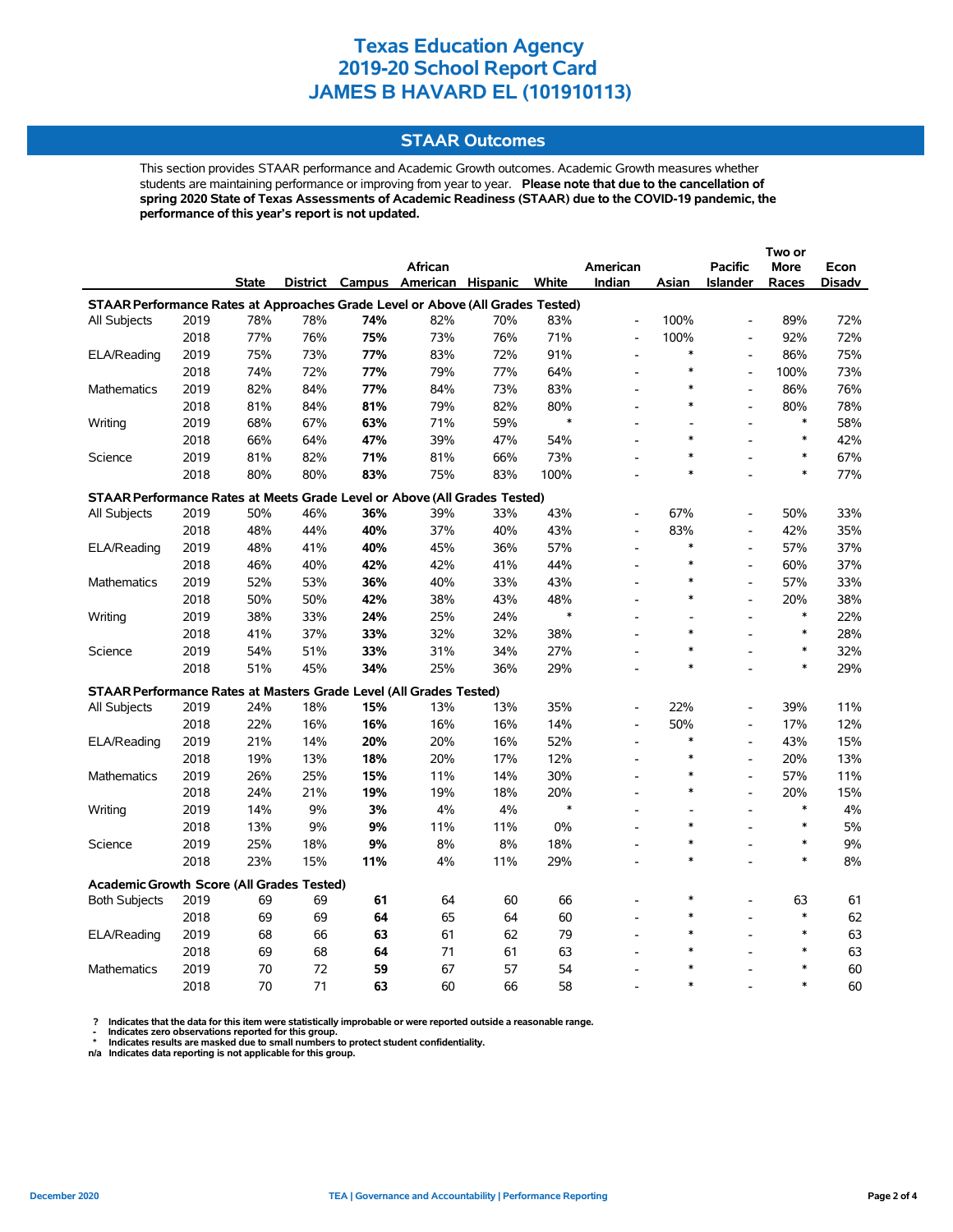## **Prior-Year Non-Proficient and Student Success Initiative STAAR Outcomes**

Progress of Prior-Year Non-Proficient Students shows STAAR performance rates for students who did not perform satisfactorily in 2017-18 but did in 2018-19. Student Success Initiative shows rates related to the requirement for students to demonstrate proficiency on the reading and mathematics STAAR in grades 5 and 8. **Please note that due to the cancellation of spring 2020 State of Texas Assessments of Academic Readiness (STAAR) due to the COVID-19 pandemic, this year's report is not updated.**

|                                                                       |              |                                      |                                                   |                                                                       | Two or          |        |          |        |                 |                          |               |
|-----------------------------------------------------------------------|--------------|--------------------------------------|---------------------------------------------------|-----------------------------------------------------------------------|-----------------|--------|----------|--------|-----------------|--------------------------|---------------|
|                                                                       |              |                                      |                                                   | <b>African</b>                                                        |                 |        | American |        | <b>Pacific</b>  | <b>More</b>              | Econ          |
|                                                                       | <b>State</b> | <b>District</b>                      | Campus                                            | American                                                              | <b>Hispanic</b> | White  | Indian   | Asian  | <b>Islander</b> | Races                    | <b>Disady</b> |
| Progress of Prior-Year Non-Proficient Students                        |              |                                      |                                                   |                                                                       |                 |        |          |        |                 |                          |               |
| Sum of Grades 4-8                                                     |              |                                      |                                                   |                                                                       |                 |        |          |        |                 |                          |               |
| Reading                                                               |              |                                      |                                                   |                                                                       |                 |        |          |        |                 |                          |               |
| 2019                                                                  | 41%          | 42%                                  | 47%                                               | 55%                                                                   | 41%             | 71%    |          |        |                 |                          | 42%           |
| 2018                                                                  | 38%          | 39%                                  | 40%                                               | 50%                                                                   | 36%             | $\ast$ |          |        |                 |                          | 38%           |
| Mathematics                                                           |              |                                      |                                                   |                                                                       |                 |        |          |        |                 |                          |               |
| 2019                                                                  | 45%          | 50%                                  | 31%                                               | 40%                                                                   | 33%             | ∗      |          |        |                 | ∗                        | 27%           |
| 2018                                                                  | 47%          | 55%                                  | 60%                                               | 55%                                                                   | 61%             | ∗      |          |        |                 | $\overline{\phantom{0}}$ | 57%           |
| <b>Students Success Initiative</b>                                    |              |                                      |                                                   |                                                                       |                 |        |          |        |                 |                          |               |
| <b>Grade 5 Reading</b>                                                |              |                                      |                                                   |                                                                       |                 |        |          |        |                 |                          |               |
|                                                                       |              |                                      |                                                   | Students Meeting Approaches Grade Level on First STAAR Administration |                 |        |          |        |                 |                          |               |
| 2019                                                                  | 78%          | 73%                                  | 69%                                               | 73%                                                                   | 66%             | 73%    |          | $\ast$ |                 | *                        | 69%           |
|                                                                       |              |                                      | <b>Students Requiring Accelerated Instruction</b> |                                                                       |                 |        |          |        |                 |                          |               |
| 2019                                                                  | 22%          | 27%                                  | 31%                                               | 27%                                                                   | 34%             | 27%    |          | $\ast$ |                 | $\ast$                   | 31%           |
| <b>STAAR Cumulative Met Standard</b>                                  |              |                                      |                                                   |                                                                       |                 |        |          |        |                 |                          |               |
| 2019                                                                  | 86%          | 84%                                  | 85%                                               | 88%                                                                   | 83%             | 91%    |          | $\ast$ |                 | $\ast$                   | 85%           |
| <b>Grade 5 Mathematics</b>                                            |              |                                      |                                                   |                                                                       |                 |        |          |        |                 |                          |               |
| Students Meeting Approaches Grade Level on First STAAR Administration |              |                                      |                                                   |                                                                       |                 |        |          |        |                 |                          |               |
| 2019                                                                  | 83%          | 86%                                  | 74%                                               | 73%                                                                   | 71%             | 91%    |          | *      |                 | ∗                        | 73%           |
|                                                                       |              |                                      | <b>Students Requiring Accelerated Instruction</b> |                                                                       |                 |        |          |        |                 |                          |               |
| 2019                                                                  | 17%          | 14%                                  | 26%                                               | 27%                                                                   | 29%             | 9%     |          | $\ast$ |                 | $\ast$                   | 28%           |
|                                                                       |              | <b>STAAR Cumulative Met Standard</b> |                                                   |                                                                       |                 |        |          |        |                 |                          |               |
| 2019                                                                  | 90%          | 91%                                  | 85%                                               | 88%                                                                   | 83%             | 91%    |          | *      |                 | *                        | 86%           |

 **? Indicates that the data for this item were statistically improbable or were reported outside a reasonable range.**

 **- Indicates zero observations reported for this group. \* Indicates results are masked due to small numbers to protect student confidentiality.**

**n/a Indicates data reporting is not applicable for this group.**